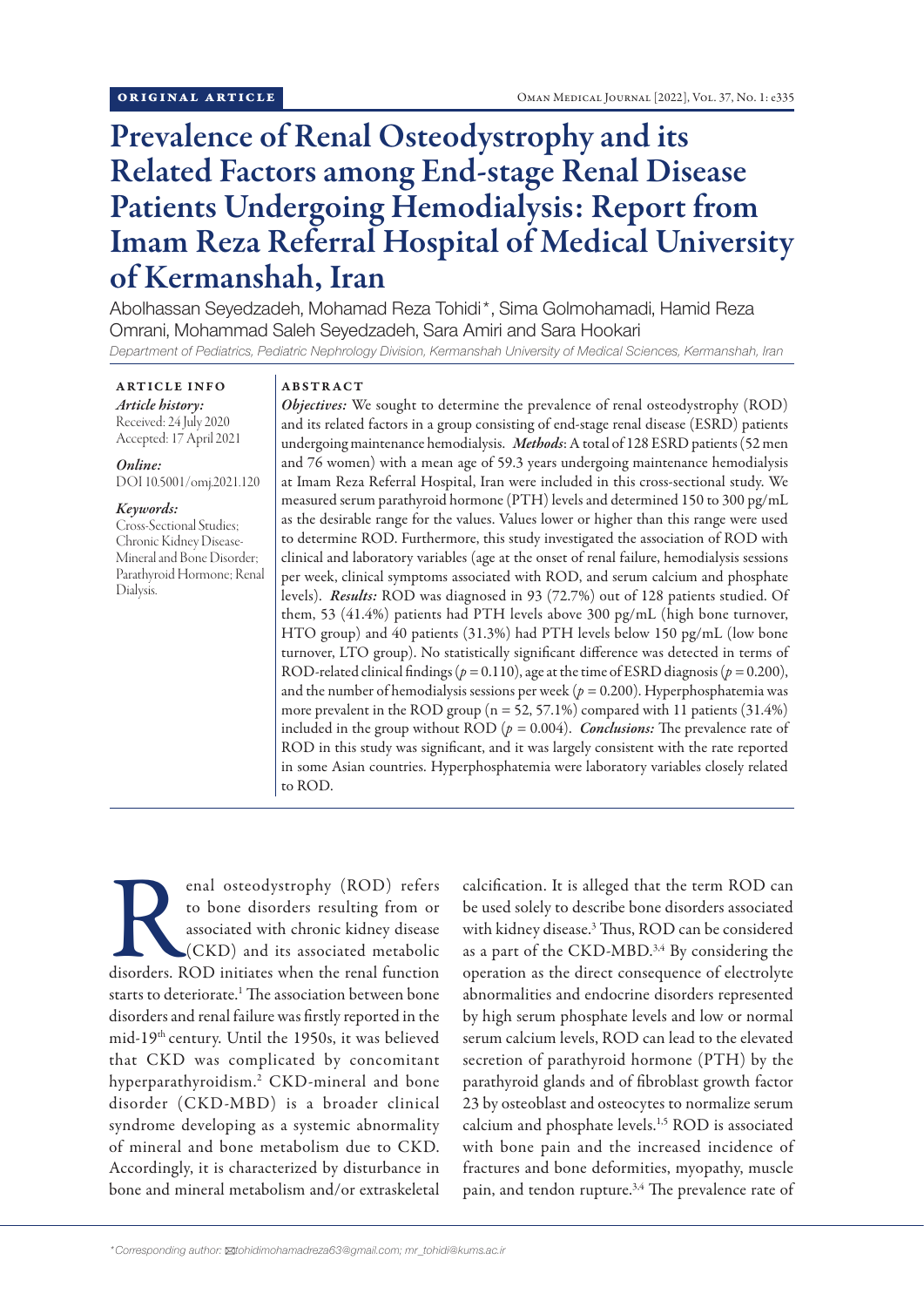ROD in developing countries ranges from 33.3% in Egypt to 81% in Brazil.<sup>6</sup> This disorder can be divided into two categories of bone metabolic status. The high bone turnover (HTO) group is characterized by the increased serum PTH level, and the low bone turnover (LTO) group is characterized by normal or decreased serum PTH levels. HTO is osteitis fibrosa cystica, with clinical manifestations of pain and fragility of bones. On the other hand, LTO can be grouped into two categories, adynamic bone disease and osteomalacia.7 There is evidence that despite the decreased HTO type of ROD, LTO type of ROD (especially adynamic bone disease) follows an increasing trend. Correspondingly, this change in the epidemiology of ROD is hypothesized to be related to the newlyintroduced treatments and higher rates of access to hemodialysis worldwide.1 LTO is associated with reduced bone volume and mineralization, which can be engendered by suppressing PTH production, chronic inflammation, or both. PTH suppression can be caused by taking vitamin D supplements or excessive exposure to calcium in the form of calcium phosphate binders and high calcium hemodialysis solutions. Notably, adynamic bone disease complications are as follows: the increased incidence of bone fracture, bone pain, and having an association with the increased cardiovascular calcification.2,7 Although in a guideline entitled Kidney Disease Outcome Quality Initiative published by the National Kidney Foundation, the normal range of serum PTH level has been regarded from 150–300 pg/mL.8 There is still an unfortunate absence of multiple randomized controlled trials with the ability to determine an optimal PTH level for patients with CKD.<sup>4</sup> Even though bone biopsy is considered the gold standard method for diagnosing ROD, it is an invasive procedure, so it cannot be routinely used to determine the prevalence of ROD. Serum PTH levels are regarded as an acceptable alternative to bone biopsy in diagnosing ROD and categorizing its subtypes, namely LTO and HTO.<sup>9</sup> However, the novel recommendation in this regard is that the treatment should not be solely based on the elevated level of PTH.<sup>4</sup> Since its development, ROD has played an effective role in the quality of life among CKD patients. The current research aimed to determine the prevalence of ROD among hemodialysis patients. Such a

prevalence is highly dependent on health care level and the adequacy of dialysis in a medical community.

Several studies have been previously performed to determine the prevalence of ROD in different parts of the world. Accordingly, the prevalence of ROD has been studied using various methods such as bone biopsy, radiography, and the measurement of chemical biomarkers. One of the most important reasons underpinning such a discrepancy in the prevalence of ROD is a wide variety of ROD diagnosis methodologies. The following part of this research mainly intended to determine the prevalence of ROD in a sample comprised of endstage renal disease (ESRD)-afflicted patients to investigate the relevant factors.

## METHODS

In this cross-sectional research study, the study population was patients with ESRD who underwent maintenance hemodialysis at Imam Reza Referral Hospital of Kermanshah, Iran, in 2018. In addition, participants who the researchers could access their medical records were included in this study. This referral hospital provides tertiary-level medical services. The hospital also operates as the main hemodialysis center in Kermanshah province and fulfills the medical needs of at least two million people. The exclusion criteria included bone diseases before ESRD development, incomplete medical record information, irregular referrals of the patients for hemodialysis, and the patient's affliction with a dialysis duration of fewer than three months. Considering the study design and previous studies indicating a prevalence of 72% for ROD among the hemodialysis patients residing in Sanandaj province, Iran,<sup>10</sup> and confidence level of 95% and accuracy of 8%, according to the formula, the required sample size (taking into account 10% dropout) was determined to be 133 patients. Finally, 128 patients from the study population who met inclusion criteria based on their medical records were selected using the available method and then entered the study, and their information was analyzed.

We used a data collection form designed by the researchers. This form included demographic information (age, gender, and weight at the last visit), clinical variables (underlying causes of ESRD including hypertension, diabetes mellitus, recurrent urinary tract infections, obstructive uropathy,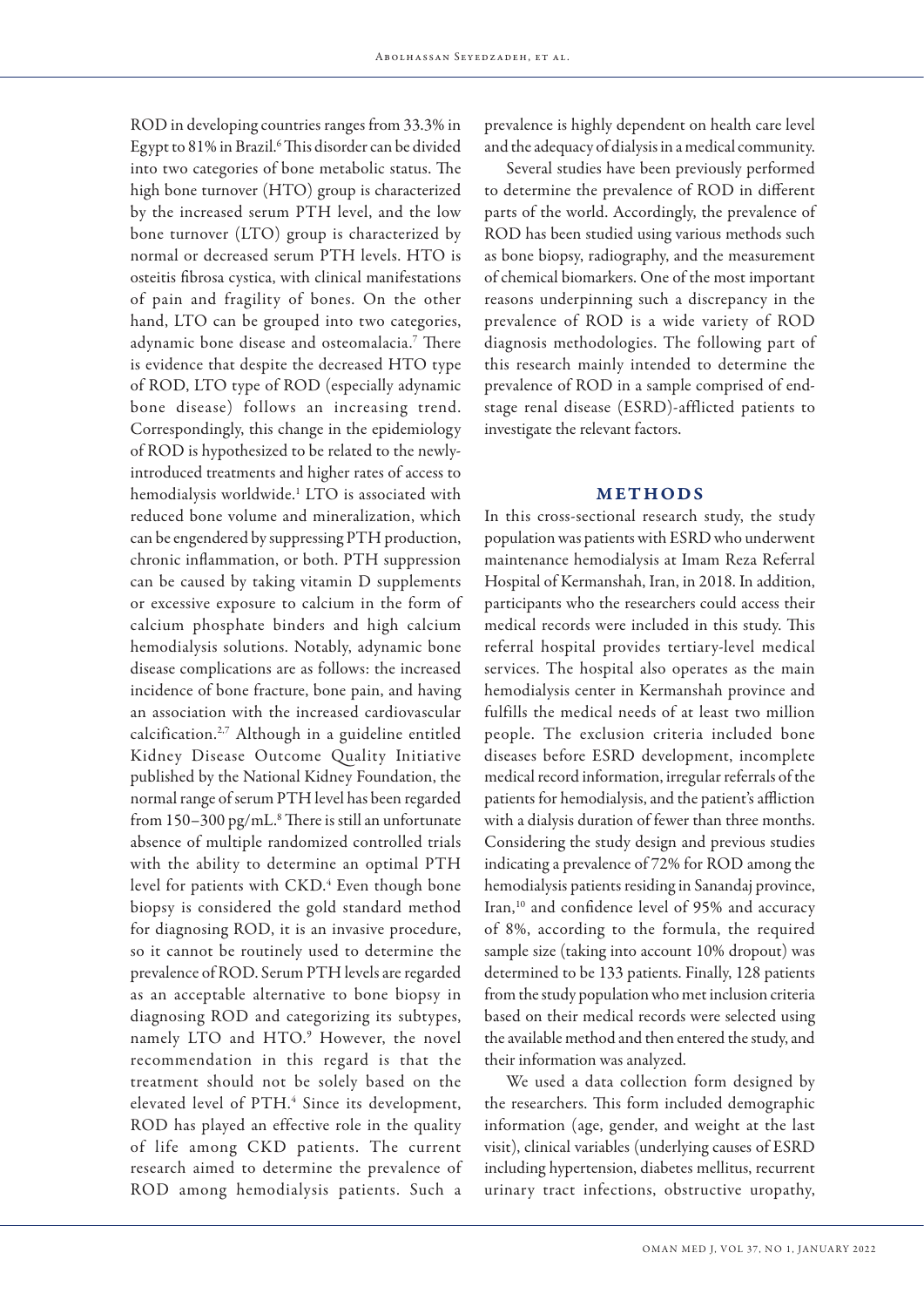congenital anomalies, and vesicoureteral reflux), duration of CKD, duration of hemodialysis, weekly hemodialysis sessions, age at the time of the onset of renal failure, age at the time of the onset of hemodialysis, calcium supplements, erythropoietin usage, and phosphate binder. Clinical symptoms related to ROD, including bone pain and sensory disturbances (paresthesia), were recorded.

Furthermore, serum biochemical variables documented in the medical records were gathered. These variables included levels of calcium after the correction based on serum albumin levels (normal range  $= 8.4 - 10.2$  mg/dL), phosphate (normal range  $= 3.5 - 5.5$  mg/dL), PTH, and alkaline phosphatase. Thereafter, to record the serum PTH level, the last recorded value in the medical records was extracted. The patients' serum PTH was measured every three months at the hemodialysis center of the study hospital. Given the date obtained from the last assessment of the serum PTH level, other biochemical variables measured concomitantly were extracted. Appropriate hormone levels for CKD patients were considered to be between 150–300 pg/mL. Serum PTH levels > 300 pg/mL were considered as HTO type of ROD, and values < 150 pg/mL were considered as LTO type of ROD.

This research was conducted in terms of the Declaration of Helsinki. The Ethics Committee of Kermanshah University of Medical Sciences approved the study. Moreover, the institutional ethical committee at Kermanshah University of Medical Sciences approved all the study's protocols (IR.KUMS. REC.1394.403). Accordingly, written

informed consent was obtained from all the participants before the study, and data collection was then started. The present article was derived from an M.D thesis of Medical University of Kermanshah, Iran (Thesis#96035).

Frequency and percentage indices were used to report categorical variables. For continuous variables, mean and standard deviation were used. We used the chi-squared test to determine the association between the ROD and the laboratory and clinical variables. All statistical analyses were performed using SPSS Statistics (IBM Corp. Released 2011. IBM SPSS Statistics for Windows, Version 20.0. Armonk, NY: IBM Corp.). The statistical significance level was set at 0.050.

### RESULTS

A total of 128 ESRD patients (52 men and 76 women) with a mean age of  $59.3 \pm 14.2$  years (range  $= 23-87$  years) and a mean weight of 66.3 $\pm$ 10.7 kg were included in the study. The mean age of ESRD diagnosis was  $48.7 \pm 16.7$  years. Table 1 presents ESRD causes and ROD clinical findings in the 128 ESRD patients included in this study who were receiving maintenance hemodialysis. As observed, hypertension was the most common etiology for ESRD among these patients. In addition, bone pain was the most common symptom reported in about one-third of the patients.

Table 2 summarizes the laboratory findings of the studied population. Hypocalcemia was more common than hypercalcemia, and hyperphosphatemia

| Characteristics    | Category                                            | Frequency, n | Percentage, % |
|--------------------|-----------------------------------------------------|--------------|---------------|
| <b>ESRD</b> causes | Hypertension                                        | 67           | 52.3          |
|                    | Diabetes mellitus                                   | 16           | 12.5          |
|                    | Diabetes mellitus + hypertension                    | 17           | 13.3          |
|                    | Congenital urinary tract abnormalities <sup>a</sup> | 9            | 7.0           |
|                    | Autoimmune disorders                                | 6            | 4.7           |
|                    | Acute renal injury                                  | 8            | 6.3           |
|                    | Obstructive uropathy                                |              | 3.9           |
| ROD symptoms/signs | Bone pain                                           | 41           | 32.0          |
|                    | Paresthesia                                         | 9            | 7.0           |
|                    | <b>Numbness</b>                                     | 3            | 2.3           |
|                    | Combination of clinical findings                    | 58           | 45.3          |
|                    | None                                                | 17           | 13.3          |

| Table 1: Clinical and laboratory characteristics of 128 end-stage renal disease (ESRD) patients. |  |
|--------------------------------------------------------------------------------------------------|--|
|                                                                                                  |  |

*a These abnormalities included vesicoureteral reflux, polycystic kidney disease, and renal dysplasia. ROD: renal osteodystrophy.*

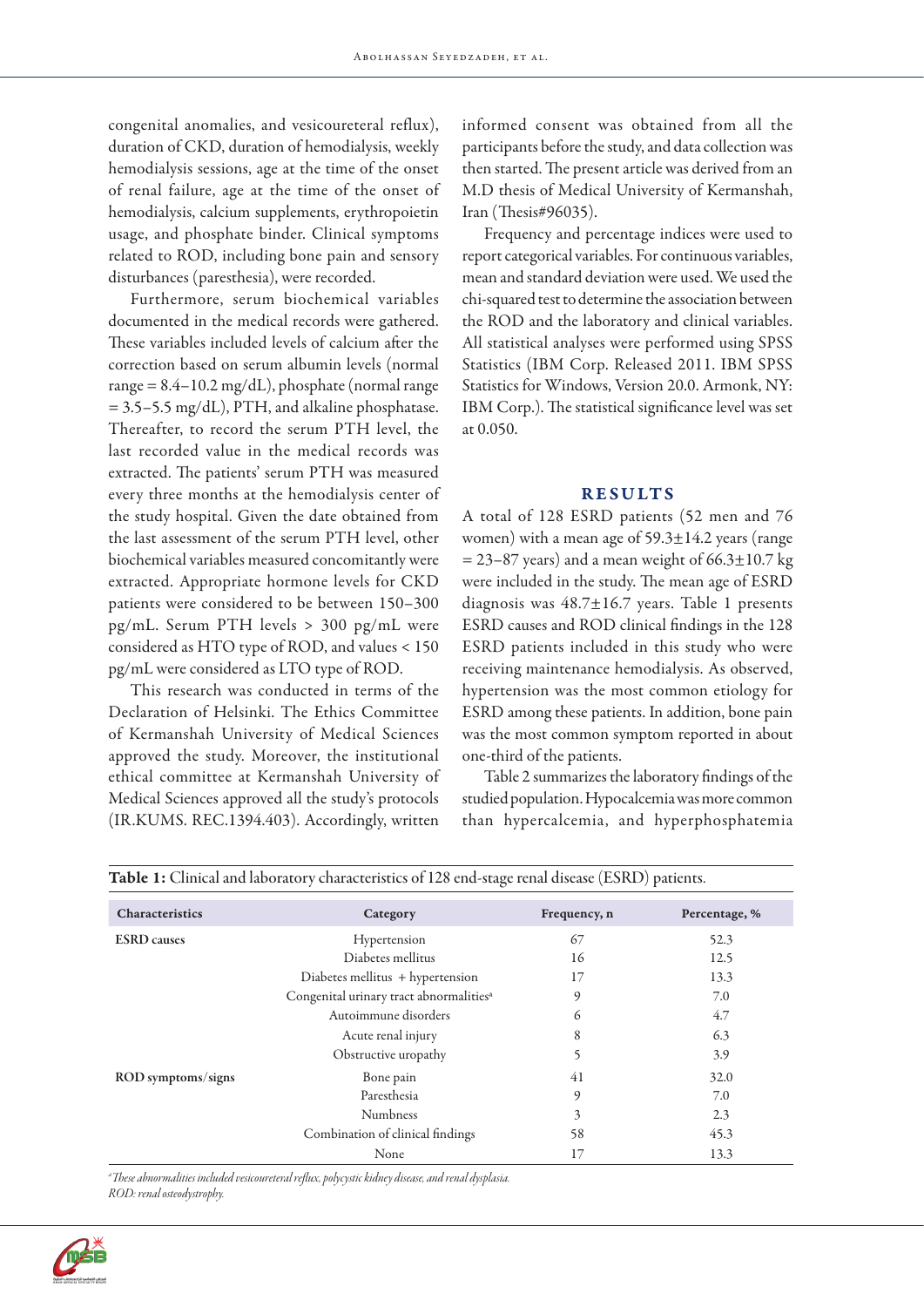| Characteristics          | Category                              | Frequency, n   | Percentage, % |
|--------------------------|---------------------------------------|----------------|---------------|
| Corrected calcium levels | Hypocalcemia (< $8.4 \text{ mg/dL}$ ) | 48             | 37.5          |
|                          | Normocalcemia (8.4-10.2 mg/dL)        | 72             | 56.3          |
|                          | Hypercalcemia (> 10.2 mg/dL)          | 8              | 6.3           |
| Phosphate                | Hypophosphatemia (< 3.5 mg/dL)        | 9              | 7.0           |
|                          | Normal (3.5-5.5 mg/dL)                | 54             | 42.2          |
|                          | Hyperphosphatemia (> 5.5 mg/dL)       | 63             | 49.2          |
|                          | Missing                               | $\overline{2}$ | 1.6           |
| Alkaline phosphatase     | > 92                                  | 122            | 95.3          |
|                          | Missing                               | 6              | 4.7           |
| Albumin                  | < 3.5                                 | 10             | 7.8           |
|                          | $3.5 - 5.5$                           | 114            | 89.1          |
|                          | > 5.5                                 | 3              | 2.3           |
|                          | Missing                               | 1              | 0.8           |
| Renal osteodystrophy     | $\rm No$                              | 35             | 27.3          |
|                          | <b>LTO</b>                            | 40             | 31.3          |
|                          | <b>HTO</b>                            | 53             | 41.4          |

| Table 2: Laboratory findings in 128 end-stage renal disease patients. |  |  |
|-----------------------------------------------------------------------|--|--|
|-----------------------------------------------------------------------|--|--|

*LTO: low bone turnover; HTO: high bone turnover.*

was more common than hypophosphatemia. Furthermore, all the patients whose alkaline phosphate level was measured, regardless of their PTH level, had high alkaline phosphate levels.

The mean hemodialysis duration was 6.2±7.5 years (range  $= 0.3 - 7.5$  years). The mean weekly hemodialysis session was 2.9±0.3 sessions (range  $= 1-3$  sessions). The mean age at the hemodialysis onset was  $53.6 \pm 15.4$  years (range =  $12-84$  years). Of 128 patients included in this study, ROD was diagnosed in 93 patients (72.7%). In this category, 53 patients (41.4%) had serum PTH levels > 300

| Table 3: Comparison of the studied variables between two groups of 128 end-stage renal disease (ESRD) |  |
|-------------------------------------------------------------------------------------------------------|--|
| patients with and without renal osteodystrophy (ROD).                                                 |  |

| <b>Variables</b>                   | Category         | <b>ESRD</b> with<br>$RODn$ (%) | <b>ESRD</b> without<br>$ROD, n$ $(\%)$ | Total<br>N | $\chi^2$ | <i>p</i> -value |
|------------------------------------|------------------|--------------------------------|----------------------------------------|------------|----------|-----------------|
| Age at ESRD diagnosis,<br>years    | < 20             | 10(10.8)                       | 1(2.9)                                 | 11         | 4.65     | 0.200           |
|                                    | $21 - 40$        | 18(19.4)                       | 5(14.3)                                | 23         |          |                 |
|                                    | $41 - 60$        | 47(50.5)                       | 17(48.6)                               | 64         |          |                 |
|                                    | $61 - 80$        | 18 (19.4)                      | 12(34.3)                               | 30         |          |                 |
| Hemodialysis<br>sessions, per week | $\leq$ 2         | 7(7.5)                         | 5(14.3)                                | 12         | 1.37     | 0.200           |
|                                    |                  | 86 (92.5)                      | 30(85.7)                               | 116        |          |                 |
| ROD symptoms/signs                 | $\rm No$         | 13(14.0)                       | 4(11.4)                                | 17         | 11.62    | 0.110           |
|                                    | Yes <sup>a</sup> | 80 (86.0)                      | 31 (88.6)                              | 111        |          |                 |
| Corrected calcium levels,<br>mg/dL | < 8.4            | 40(43.0)                       | 8(22.9)                                | 48         | 4.75     | 0.093           |
|                                    | $8.4 - 10.2$     | 47(50.5)                       | 25(71.4)                               | 72         |          |                 |
|                                    | > 10.2           | 6(6.5)                         | 2(5.7)                                 | 8          |          |                 |
| Serum phosphate, mg/dL             | < 3.5            | 3(3.3)                         | 6(17.1)                                | 9          | 10.96    | 0.004           |
|                                    | $3.5 - 5.5$      | 36(39.6)                       | 18(51.4)                               | 54         |          |                 |
|                                    | > 5.5            | 52(57.1)                       | 11(31.4)                               | 63         |          |                 |
| Age, year                          | $20 - 40$        | 14(15.1)                       | 4(11.4)                                | 18         | 3.64     | 0.161           |
|                                    | $41 - 60$        | 38 (40.9)                      | 9(25.7)                                | 47         |          |                 |
|                                    | >60              | 41(44.1)                       | 22(62.9)                               | 63         |          |                 |

*ªSymptoms of ROD comprised bone pain, paresthesia, and numbness alone or in combination. Percentages are presented vertically.*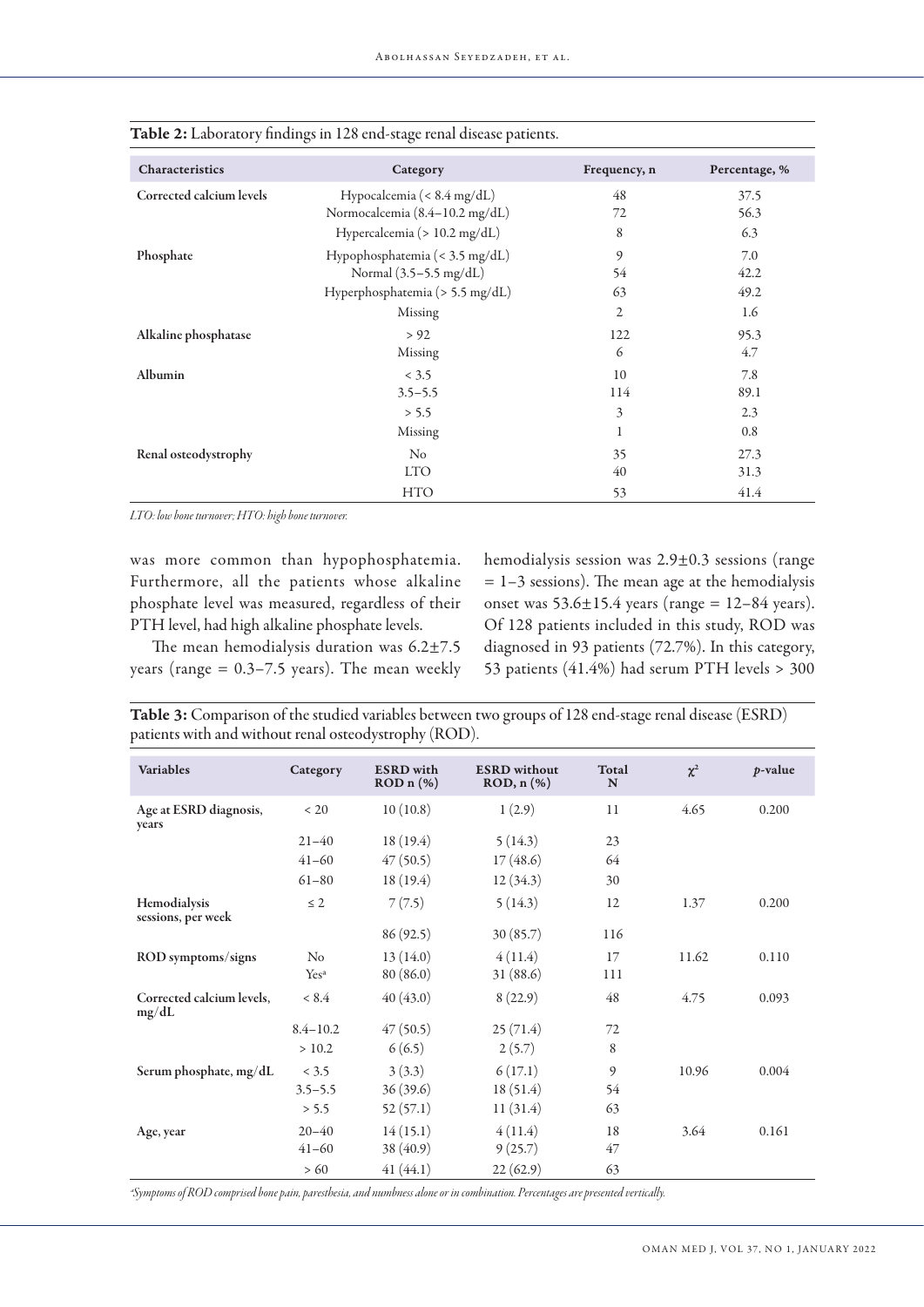| <b>Variables</b>                   | Category     | <b>HTO ROD</b><br>$n(\%)$ | <b>LTO ROD</b><br>$n(\%)$ | Total<br>N | $\chi^2$ | <i>p</i> -value |
|------------------------------------|--------------|---------------------------|---------------------------|------------|----------|-----------------|
| Age at ESRD diagnosis, year        | < 20         | 6(11.3)                   | 4(10.0)                   | 10         | 1.89     | 0.590           |
|                                    | $21 - 40$    | 8(15.1)                   | 10(25.0)                  | 18         |          |                 |
|                                    | $41 - 60$    | 27(50.9)                  | 20(50.0)                  | 47         |          |                 |
|                                    | $61 - 80$    | 12(22.6)                  | 6(15.0)                   | 18         |          |                 |
| Hemodialysis sessions, per<br>week | $\leq$ 2     | 2(3.8)                    | 5(12.5)                   | 7          | 2.50     | 0.120           |
|                                    | 3            | 51(96.2)                  | 35(87.5)                  | 86         |          |                 |
| Corrected calcium levels,<br>mg/dL | < 8.4        | 29(54.7)                  | 11(27.5)                  | 40         | 12.55    | 0.002           |
|                                    | $8.4 - 10.2$ | 24(45.3)                  | 23(57.5)                  | 47         |          |                 |
|                                    | > 10.2       | 0(0.0)                    | 6(15.0)                   | 6          |          |                 |
| Serum phosphate, mg/dL             | < 3.5        | 1(1.9)                    | 2(5.1)                    | 3          | 2.30     | 0.320           |
|                                    | $3.5 - 5.5$  | 18 (34.6)                 | 18(46.2)                  | 36         |          |                 |
|                                    | > 5.5        | 33(63.5)                  | 19(48.7)                  | 52         |          |                 |
| Age, year                          | $20 - 40$    | 8(15.1)                   | 6(15.0)                   | 14         | 0.02     | 0.987           |
|                                    | $41 - 60$    | 22(41.5)                  | 16(40.0)                  | 38         |          |                 |
|                                    | >60          | 23(43.4)                  | 18(45.0)                  | 41         |          |                 |

Table 4: Comparison of the studied variables between two groups of 93 end-stage renal disease (ESRD) patients with high bone turnover (HTO) and low bone turnover (LTO) renal osteodystrophy (ROD).

*Percentages are presented vertically.*

pg/mL (HTO type of ROD), and 40 patients (31.3%) had serum PTH levels < 150 pg/mL (LTO type of ROD). Notably, serum PTH levels were desirable (i.e., 150–300 pg/mL) in 35 patients (27.3%).

Table 3 compares variables between the two patient groups, namely with and without ROD. As shown, no statistically significant difference was observed in terms of ROD-related clinical findings  $(p = 0.110)$ , age at the time of ESRD diagnosis  $(p = 1.110)$ 0.200), number of hemodialysis sessions per week  $(p = 0.200)$ , and the patients' ages  $(p = 0.161)$ . However, a statistically significant difference was found regarding serum phosphate levels between the two groups. It was observed that hyperphosphatemia (52 patients, 57.1%) was more prevalent in the ROD group compared with 11 patients (31.4%) in the group without ROD ( $p = 0.004$ ). Accordingly, this means that the prevalence of hyperphosphatemia among patients with ROD was > 1.5-times higher than in the patients without ROD.

Although no significant relationship was observed between serum calcium levels and ROD, almost half of the patients with ROD (47 patients, 50.5%) had normal calcium levels (*p =* 0.093).

Table 4 compares the variables between the two groups of the ROD patients (HTO vs. LTO groups). Hypocalcemia was more common (29 patients, 54.7%) in the HTO group compared to the LTO group (11 patients, 27.5%); *p =* 0.002.

| <b>Variables</b>                   | Category     | Hemodialysis sessions,<br>$\leq$ 2 per week<br>$n(\%)$ | Hemodialysis sessions,<br>$\geq$ 3 per week<br>$n(\%)$ | Total<br>N | $\chi^2$ | <i>p</i> -value |
|------------------------------------|--------------|--------------------------------------------------------|--------------------------------------------------------|------------|----------|-----------------|
| Corrected calcium levels,<br>mg/dL | < 8.4        | 3(25.0)                                                | 45(38.8)                                               | 48         | 16.59    | ${}< 0.001$     |
|                                    | $8.4 - 10.2$ | 5(41.7)                                                | 67(57.8)                                               | 72         |          |                 |
|                                    | > 10.2       | 4(33.3)                                                | 4(3.4)                                                 | 8          |          |                 |
| Serum phosphate,<br>mg/dL          | < 3.5        | 1(8.3)                                                 | 8(7.0)                                                 | 9          | 0.03     | 0.985           |
|                                    | $3.5 - 5.5$  | 5(41.7)                                                | 49(43.0)                                               | 54         |          |                 |
|                                    | > 5.5        | 6(50.0)                                                | 57(50.0)                                               | 63         |          |                 |

Table 5: Comparison of the number of dialysis sessions of patients with their calcium and phosphate levels.

*Percentages are presented vertically.*

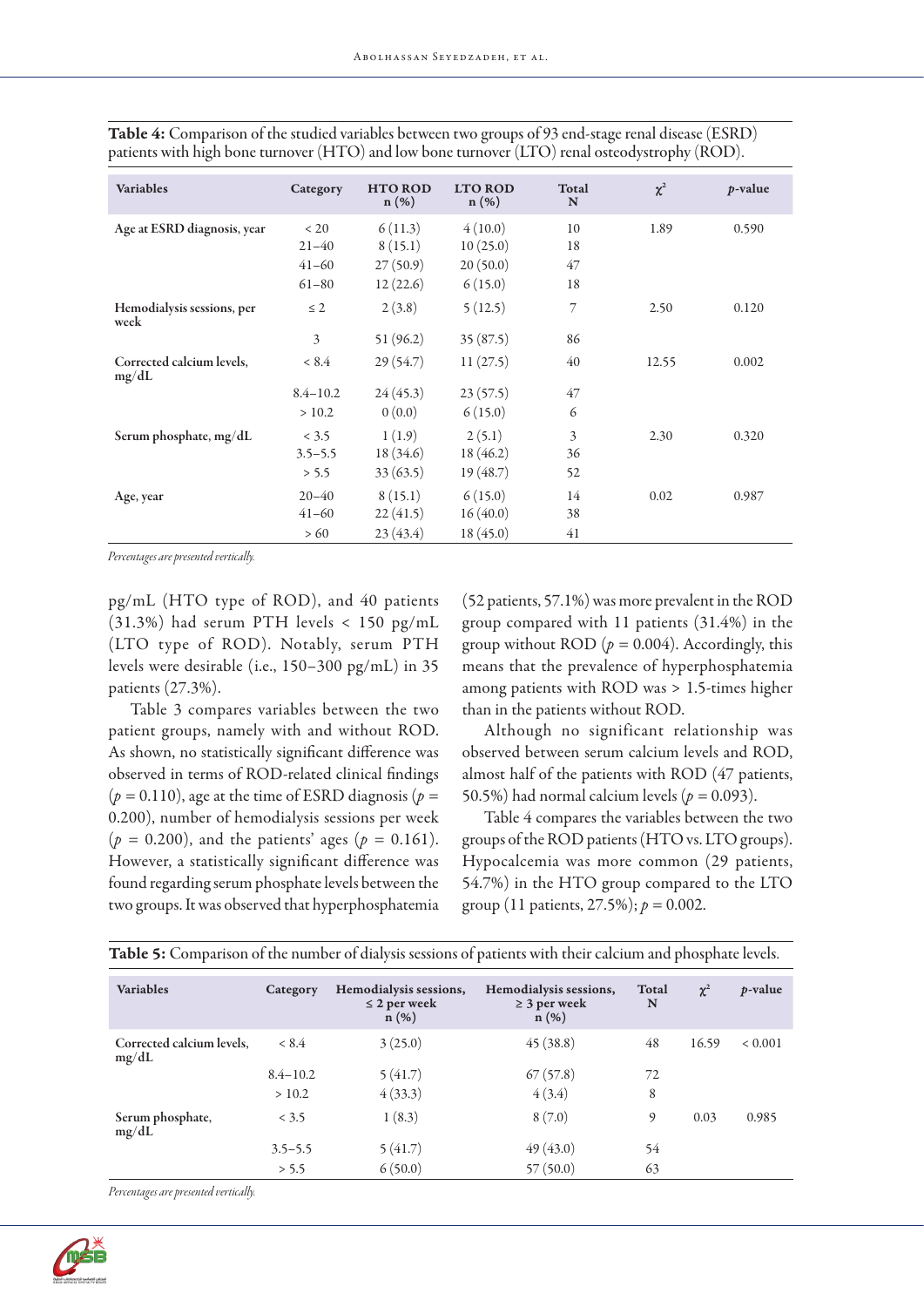| <b>Variables</b>                      | Category                                        | <b>Serum PTH</b><br>$150 \text{ mg/dL}$<br>$n(\%)$ | <b>Serum PTH</b><br>$150 - 300$ mg/dL<br>$n(\%)$ | <b>Serum PTH</b><br>$>$ 300 mg/dL<br>$n(\%)$ | Total<br>N | $\chi^2$ | <i>p</i> -value |
|---------------------------------------|-------------------------------------------------|----------------------------------------------------|--------------------------------------------------|----------------------------------------------|------------|----------|-----------------|
| Corrected<br>calcium levels,<br>mg/dL | < 8.4                                           | 10(25.0)                                           | 8(22.9)                                          | 30(56.6)                                     | 48         | 20.14    | ${}< 0.001$     |
|                                       | $8.4 - 10.2$                                    | 24(60.0)                                           | 25(71.4)                                         | 23(43.4)                                     | 72         |          |                 |
|                                       | > 10.2                                          | 6(15.0)                                            | 2(5.7)                                           | 0(0.0)                                       | 8          |          |                 |
| <b>Serum</b><br>phosphate, mg/<br>dL  | < 3.5                                           | 2(5.1)                                             | 6(17.1)                                          | 1(1.9)                                       | 9          | 14.26    | 0.007           |
|                                       | $3.5 - 5.5$                                     | 19(48.7)                                           | 18(51.4)                                         | 17(32.7)                                     | 54         |          |                 |
|                                       | > 5.5                                           | 18(46.2)                                           | 11(31.4)                                         | 34(65.4)                                     | 63         |          |                 |
| <b>ROD</b>                            | <b>ESRD</b> with ROD<br><b>ESRD</b> without ROD | 40(100)<br>0(0.0)                                  | 0(0.0)<br>35(100)                                | 53(100)<br>0(0.0)                            | 93<br>35   | 128.00   | ${}< 0.001$     |

| <b>Table 6:</b> Comparison of the level of PTH of patients with their calcium and phosphate levels. |  |  |
|-----------------------------------------------------------------------------------------------------|--|--|
|-----------------------------------------------------------------------------------------------------|--|--|

*PTH: parathyroid hormone; ROD: renal osteodystrophy; ESRD: end-stage renal disease.* 

*Percentages are presented vertically.*

Additionally, the results of the association between the patients' dialysis sessions number and their calcium and phosphate levels showed that there was a statistically significant relationship between the number of dialysis sessions and the patients' blood calcium levels. More than half of the patients with dialysis sessions performed three or more times per week have normal blood calcium [Table 5].

Table 6 shows the association among the level of PTH, the serum calcium and phosphate levels, and the patients' involvement with ROD. Accordingly, a statistically significant relationship was found between phosphate and calcium levels and PTH levels. This means that the patients' blood phosphate and ROD increase with PTH level increasing, but this relationship has been reported reversely for calcium levels.

## DISCUSSION

ROD as a constellation of metabolic bone abnormalities in chronic kidney disease is accompanied by the alternation in serum levels of PTH, calcium, phosphorus, and vitamin D, which consequently lead to bone turnover impairment.<sup>11,12</sup> Since the low prevalence of ROD is an aftermath of the standard medical care level and adequacy of dialysis, and given that its high prevalence negatively affects patient's quality of life, the current research intended to determine the prevalence of ROD among the patients undergoing hemodialysis in Imam Reza Referral Hospital of Kermanshah, Iran.

Moreover, this study aimed to compare the obtained rate with similar studies. We found hypertension as the most common cause of ESRD. Although the prevalence rate of ROD was 72.7% (HTO 41.4%), the impact of the factors, including etiology of renal failure, demographic factors, quality of treatment and hemodialysis frequency, and laboratory factors and nutrition, led to significant discrepancies in prevalence, type, and nature of ROD in various studies.<sup>7,11</sup> In a 2015 systematic review, the approximate prevalence rate of secondary hyperparathyroidism (SHPT) (PTH > 300 mg/dL) was reported to be 30–50%, while the prevalence of SHPT in CKD patients across Europe and Australia ranged from 30–49%. In addition, the prevalence rate among North American patients (Canada and US) was estimated to be 54%. In Asia, the SHPT prevalence rate was 28% in India and 11.5% in Japan.<sup>11</sup>

In another study conducted in Pakistan in 2016, 89% of the studied patients had ROD, and the most common type was SHPT in 32% of the patients, followed by the mixed type of ROD in 27% of the patients, as well as a dynamic bone disease in 23%. More importantly, the results of the abovementioned research were almost inconsistent with our findings.12

In studying ROD among the patients afflicted with CKD, it is important to measure the 25-OH vitamin D level, which was not available in our study.12,13 Due to the same absence, it was impossible to distinguish adynamic bone disease from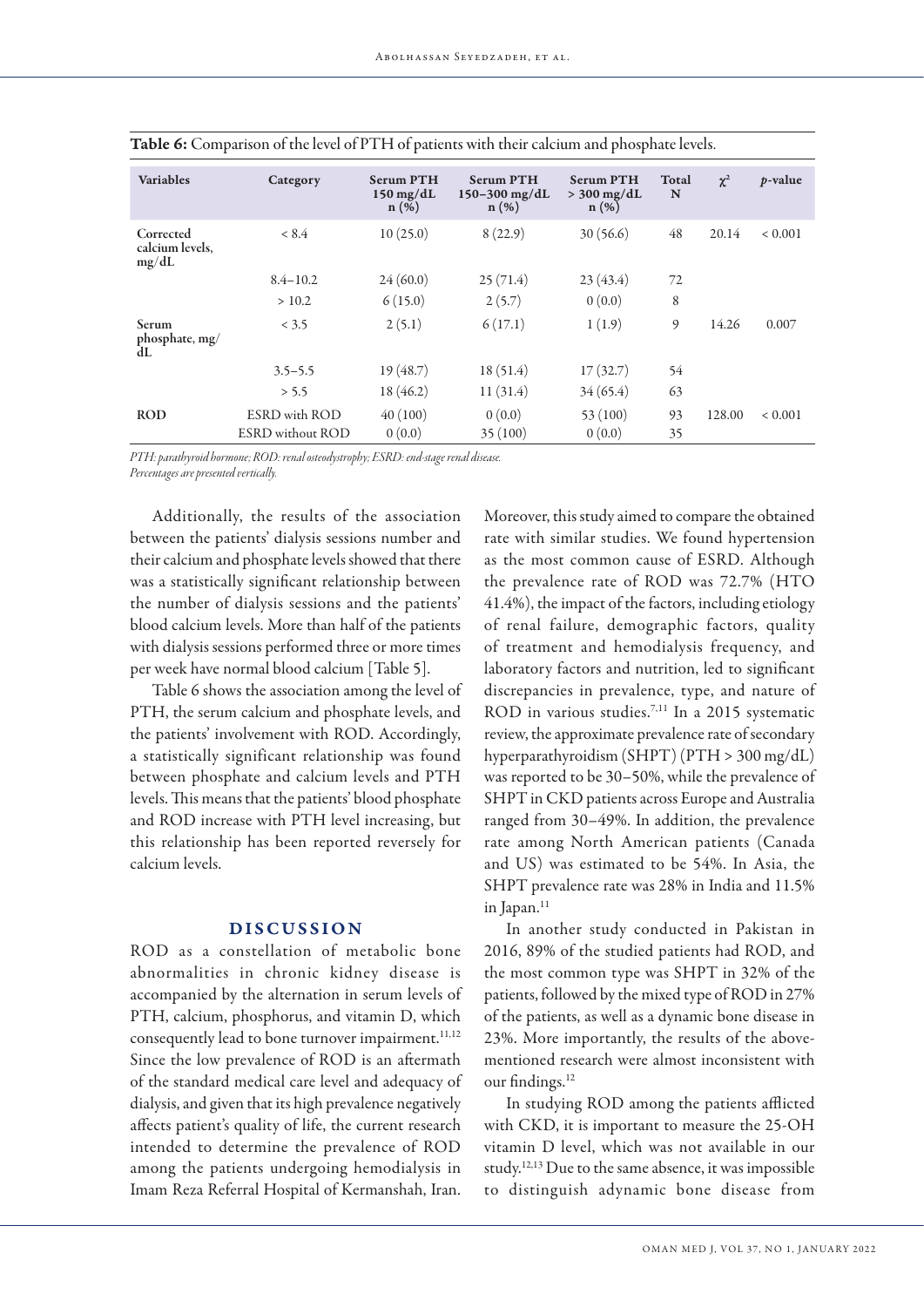osteomalacia in the LTO group of ROD. Herein, serum PTH measurement was performed for ROD diagnosis. However, there was a debate in the literature regarding the accuracy of this measurement in the diagnosis of ROD.<sup>4</sup> Herberth et al,<sup>14</sup> in 2009 referred to the inability of PTH measurements to reliably diagnose bone turnover and then suggested performing more measurements of some other markers reflecting the effects of bone turnover, rather than measuring PTH as a single effector. They also represented that the common clinical practice of measuring alkaline phosphatase does not increase the predictive value of the classification rule for diagnosing bone turnover abnormalities in CKD patients. For instance, in a previous study performed in Libya, 103 patients on hemodialysis were included, and intact PTH (iPTH) was used to categorize the enrolled patients.13 As a result, ROD was diagnosed in about half of the patients (55.3%). In this research, adynamic bone disease (diagnosed by iPTH levels < 60 pg/mL) was reported in 28 cases, and hyperparathyroid bone disease was found in 29 cases. Since the diagnosis of ROD in the study mentioned above was done based on the iPTH levels, and because PTH is more accurate than iPTH levels,15 the lower prevalence of ROD in this study can be partially justified.

In another study from India<sup>16</sup> on 462 patients with CKD-MBD, SHPT was found among 82.7% of the patients using iPTH.

In a multicenter study in  $2002$ ,<sup>17</sup> 683 patients with a mean age of 61 years and a mean duration of dialysis of 72 months were selected from 29 dialysis centers in southern Italy. Overall, 25.4% of patients had hyperparathyroidism (iPTH > 400 pg/mL) and only 19.5% had iPTH levels within the normal range (i.e., 100–250 pg/mL). In addition, both oversupression of the parathyroid gland and hyperparathyroidism were common among the patients, albeit the first one was more common.

In this study, hypocalcemia (37.5%) was found to be more common than hypercalcemia (6.3%), and hyperphosphatemia (49.2%) was more common than hypophosphatemia (7.0%). This finding is consistent with the nature of CKD and the result of an Indonesian study that reported hypocalcemia in 61% of patients.18 The development of ROD begins too early during CKD. The three important pathogenic mechanisms include reduced calciferol production (glomerular filtration rate (GFR) < 90 mL/min/1.73 m2 ), hyperphosphatemia (GFR  $<$  35–30 mL/min/1.73 m<sup>2</sup>), and hypocalcemia occurring relatively early during CKD.<sup>9,19</sup> In recent years, due to the extensive consumption of calciumcontaining agents in patients, the pathogenic role of hypocalcemia in the development of ROD has remained in the background.19

A study investigating the relationship between the studied variables with ROD in the current article indicated an important relationship between phosphate levels and ROD. Although we found no association between calcium levels and ROD, about half of the patients with ROD reported normal serum calcium. Accordingly, this may indicate a weaker link between calcium levels' disorders and renal ROD, contrary to previous reports. However, our results may have been influenced by medications or hemodialysis. Contrary to what was explored regarding calcium, the statistical relationship between ROD prevalence and blood phosphate level was strongly important, and the prevalence of hyperphosphatemia among the patients with ROD was > 1.5-times that of those patients without ROD. It can be concluded that hypocalcemia was more common (29 patients, 54.7%) in the HTO group compared to the LTO group  $(11$  patients,  $27.5\%$ ). Buargub et al,<sup>13</sup> in their study reported higher serum calcium levels in LTO patients.

Since the association between PTH and ROD has been established in previous studies, the results show a strong statistically significant relationship between PTH levels and calcium and phosphate levels. Similar to the findings of our study, a significant relationship was also found between blood phosphorus levels and iPTH in another study.<sup>16</sup>

Additionally, the results of our study underline that there is no significant relationship between age, the number of hemodialysis sessions per week, and the prevalence of ROD, LTO, and HTO.

Despite the inability to find a relationship between phosphate levels and the number of dialysis sessions per week, the current research explored the normal calcium levels in 57.8% of the patient with more frequent hemodialysis sessions per week ( $\geq$  3 times per week). While this finding is reasonable, a more important point is that almost 38.8% of patients with more frequent hemodialysis sessions per week were afflicted with hypocalcemia. However, to improve this situation, we need to

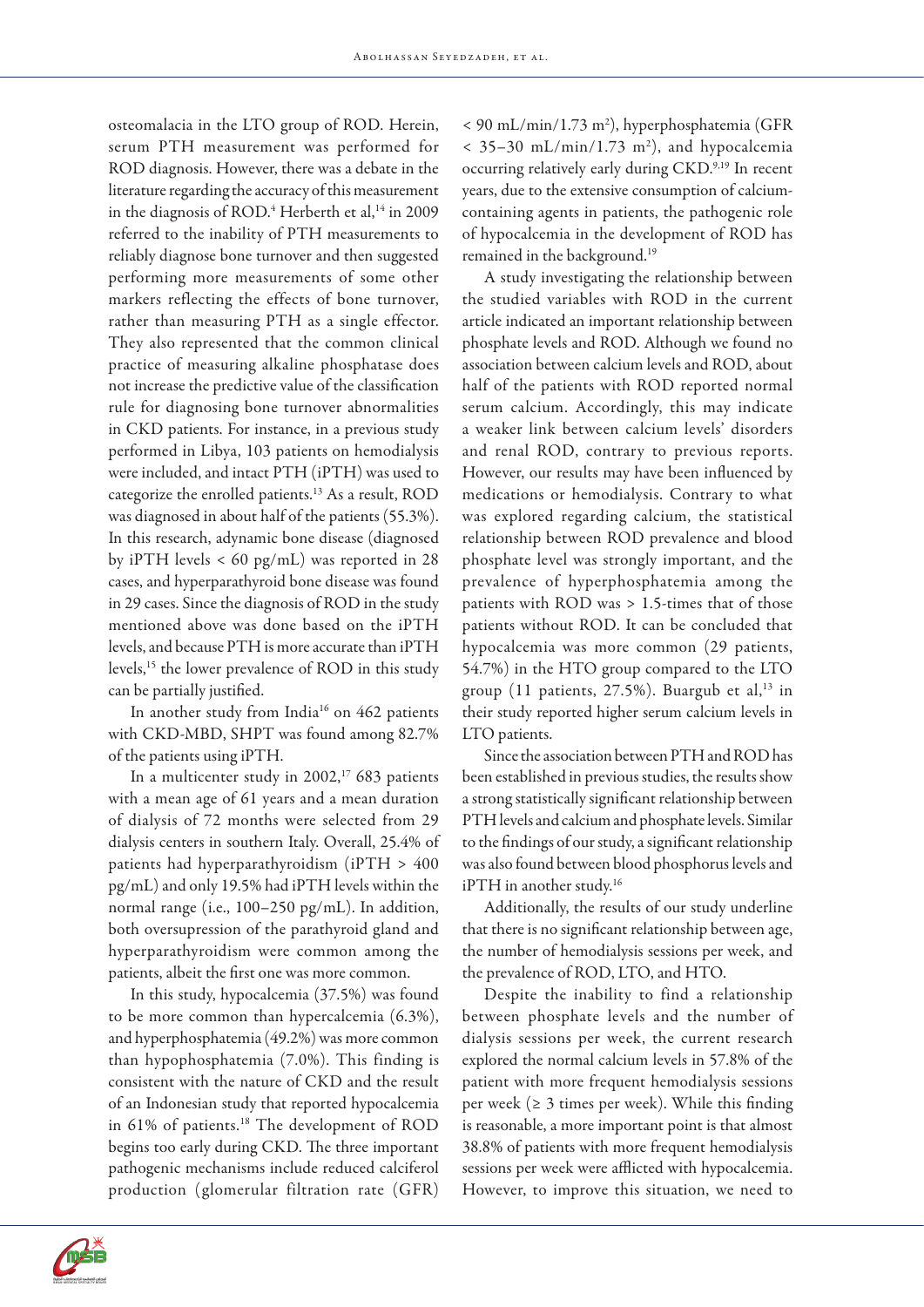comply with effective nursing considerations within the dialysis process to optimize hemodialysis machines using a high-efficiency dialyzer, proper phosphate binder, and nutritional advice, for better controlling phosphate.

Contrary to our study, Daugirdas et al,<sup>20</sup> found that blood phosphorus levels were significantly lower in patients undergoing six hemodialysis sessions per week than those undergoing three sessions per week.

Pain is a multidimensional sensation with psychological and physical components associated with significant activity limitations in work and psychological problems. In this regard, ROD is a painful syndrome with multifactorial etiology; one of the most common complications is musculoskeletal pain.9,21

Bone pain was the most common complaint of the patients in this study (32.0%). This finding is consistent with other studies. In research performed on 95 hemodialysis patients in Turkey, 51.6% of cases experienced moderate to severe bone pain. Chronic bone pain was found to be significantly associated with PTH levels.<sup>21</sup> In another Turkish study conducted on 100 hemodialysis patients with at least three months of dialysis initiation, 51% of patients complained of chronic bone pain. Likewise, this study found a relationship between chronic bone pain and PTH levels.<sup>22</sup> The discrepancy between these results and those of our study may be due to the differences in bone pain assessment methods used.

In our study, to perform the pain assessment, patients were asked whether they felt any pain or not, and no standard pain classification scale was used regarding the pain duration and severity. This can be regarded as another limitation of the present research.

Although bone fractures, especially hip fractures, had been reported more commonly among hemodialysis patients with ROD,<sup>5</sup> the incidence of fractures was not assessed in the current study as it has a cross-sectional design.

Our study has some limitations. Most importantly, we did not perform a bone biopsy to demonstrate the type of ROD histologically in our patients. Secondly, we did not measure serum vitamin 25-OH vitamin D to rule out pure osteomalacia from the patients with ROD (LTO). In addition, the pain detection method can be considered as another limitation.

# CONCLUSION

The prevalence of ROD among patients undergoing maintenance hemodialysis in our study was somewhat close to similar studies with similar reference serum PTH levels, patients' mean age, and hemodialysis mean duration, especially in other regions of Iran. Accordingly, the results clearly showed that the prevalence of ROD was high at our referral hospital. Correspondingly, this high rate highlights the fact that patients need to be more closely monitored by physicians and informed of the side effects of osteodystrophy as well as its impact on their quality of life. As it is necessary to differentiate two types of ROD, particularly LTO, it is advised to measure vitamin D levels regularly along with other laboratory variables that are extensively applicable for patient monitoring.

#### *Disclosure*

The authors declared no conflicts of interest. No funding was received for this study.

#### references

- 1. El-Kishawi AM, El-Nahas AM. Renal osteodystrophy: review of the disease and its treatment. Saudi J Kidney Dis Transpl 2006;17(3):373-382.
- 2. Ott SM. Renal osteodystrophy-time for common nomenclature. Curr Osteoporos Rep 2017 Jun;15(3):187- 193.
- 3. Moe S, Drüeke T, Cunningham J, Goodman W, Martin K, Olgaard K, et al; Kidney Disease: Improving Global Outcomes (KDIGO). Definition, evaluation, and classification of renal osteodystrophy: a position statement from kidney disease: improving global outcomes (KDIGO). Kidney Int 2006 Jun;69(11):1945-1953.
- 4. Ketteler M, Block GA, Evenepoel P, Fukagawa M, Herzog CA, McCann L, et al. Executive summary of the 2017 KDIGO chronic kidney disease-mineral and bone disorder (CKD-MBD) guideline update: what's changed and why it matters. Kidney Int 2017 Jul;92(1):26-36.
- 5. Cejka D. Renale osteodystrophie. Wien Med Wochenschr 2013 Sep;163(17-18):403-408.
- 6. Afifi A, El-Sayed H, El-Setouhi M, Ahmed H, Khalifa N. Hyperphosphatemia among end-stage renal disease patients in developing countries: a forgotten issue? Hemodial Int 2005 Oct;9(4):409-415.
- 7. Kasper D, Fauci A, Hauser S, Longo D, Jameson JL, Loscalzo J. Harrison's principles of internal medicine. 19th ed. New York: McGraw-Hill. Medical Publishing Division 2015;21(6):1663-1668.
- 8. Arenas MD, Alvarez-Ude F, Gil MT, Soriano A, Egea JJ, Millán I, et al. Application of NKF-K/DOQI clinical practice guidelines for bone metabolism and disease: changes of clinical practices and their effects on outcomes and quality standards in three haemodialysis units. Nephrol Dial Transplant 2006 Jun;21(6):1663-1668.
- 9. Martin KJ, Olgaard K, Coburn JW, Coen GM, Fukagawa M, Langman C, et al; Bone Turnover Work Group. Diagnosis, assessment, and treatment of bone turnover abnormalities in renal osteodystrophy. Am J Kidney Dis 2004 Mar;43(3):558-565.
- 10. Sedighi-Gourabi V, Afkhamzadeh A, Nikkhu B, Rahimi-